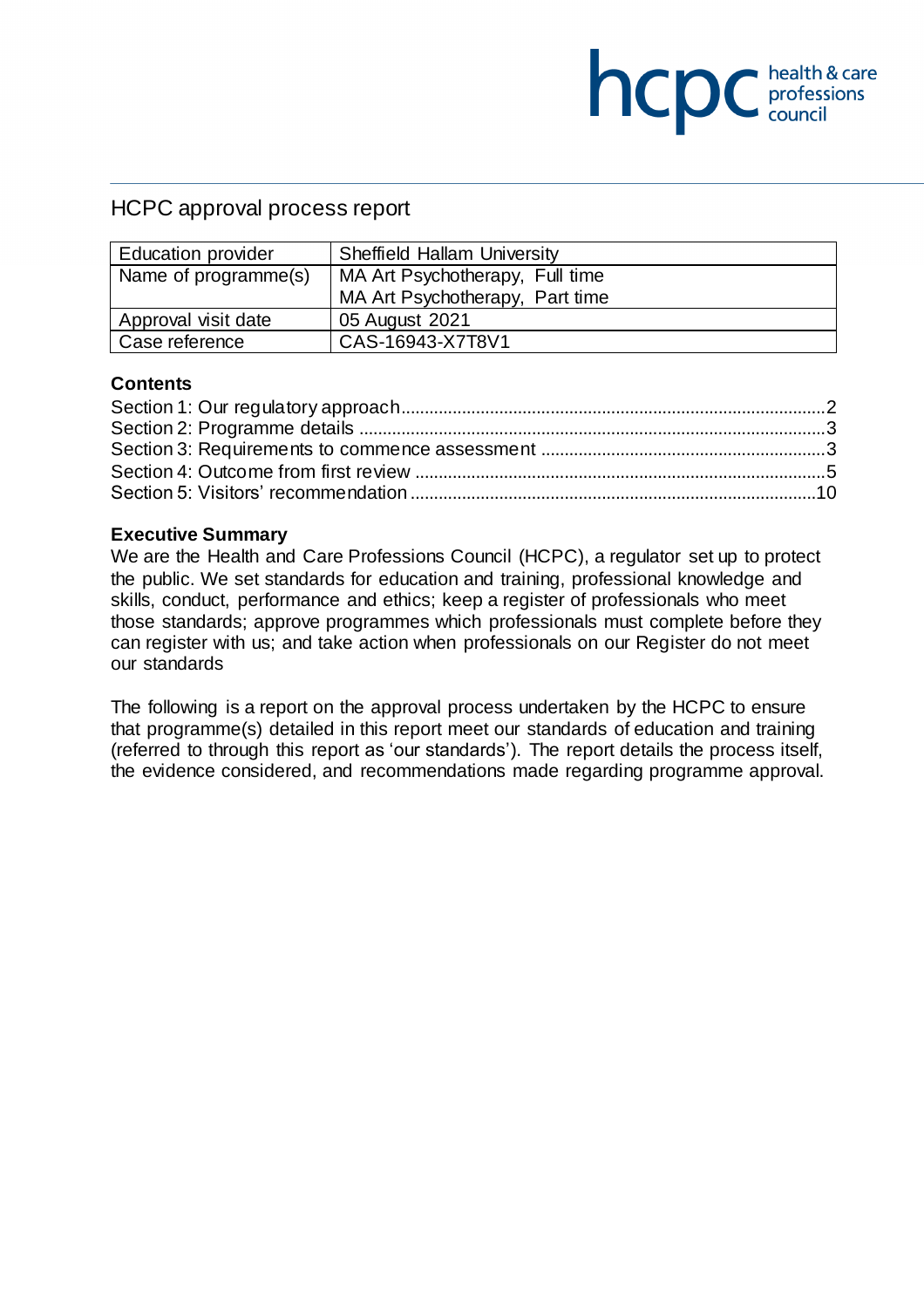# <span id="page-1-0"></span>Section 1: Our regulatory approach

#### **Our standards**

We approve programmes that meet our education standards, which ensure individuals that complete the programmes meet proficiency standards. The proficiency standards set out what a registrant should know, understand and be able to do when they complete their education and training. The education standards are outcome focused, enabling education providers to deliver programmes in different ways, as long as individuals who complete the programme meet the relevant proficiency standards.

Programmes are normally [approved on an open-ended basis,](http://www.hcpc-uk.org/education/processes/) subject to satisfactory engagement with our monitoring processes. Programmes we have approved are listed [on our website.](http://www.hcpc-uk.org/education/programmes/register/)

#### **How we make our decisions**

We make independent evidence based decisions about programme approval. For all assessments, we ensure that we have profession specific input in our decision making. In order to do this, we appoint [partner visitors](http://www.hcpc-uk.org/aboutus/partners/) to undertake assessment of evidence presented through our processes. The visitors make recommendations to the Education and Training Committee (ETC). Education providers have the right of reply to the recommendation of the visitors, inclusive of conditions and recommendations. If an education provider wishes to, they can supply 'observations' as part of the process.

The ETC make decisions about the approval and ongoing approval of programmes. In order to do this, they consider recommendations detailed in process reports, and any observations from education providers (if submitted). The Committee meets in public on a regular basis and their decisions are available to view [on our website.](http://www.hcpc-uk.org/aboutus/committees/educationandtrainingpanel/)

#### **HCPC panel**

We always appoint at least one partner visitor from the profession (inclusive of modality and / or entitlement, where applicable) with which the assessment is concerned. We also ensure that visitors are supported in their assessment by a member of the HCPC executive team. Details of the HCPC panel for this assessment are as follows:

| Philippa Brown      | Arts therapist - Art therapist |
|---------------------|--------------------------------|
| Kim Dee             | Arts therapist - Art therapist |
| Catherine Mackenzie | Speech and language therapist  |
| Rabie Sultan        | <b>HCPC</b> executive          |
| Naomi Nicholson     | HCPC executive (observer)      |

#### **Other groups involved in the virtual approval visit**

There were other groups involved with the approval process as follows. Although we engage in collaborative scrutiny of programmes, we come to our decisions independently.

| David Owen           | Independent chair          | <b>Sheffield Hallam University</b> |
|----------------------|----------------------------|------------------------------------|
|                      | (supplied by the education |                                    |
|                      | provider)                  |                                    |
| <b>Chloe Corbett</b> | Secretary (supplied by the | <b>Sheffield Hallam University</b> |
|                      | education provider)        |                                    |
| Bee Yee Gan          | Internal panel member      | <b>Sheffield Hallam University</b> |
| <b>Chris Pryor</b>   | Internal panel member      | <b>Sheffield Hallam University</b> |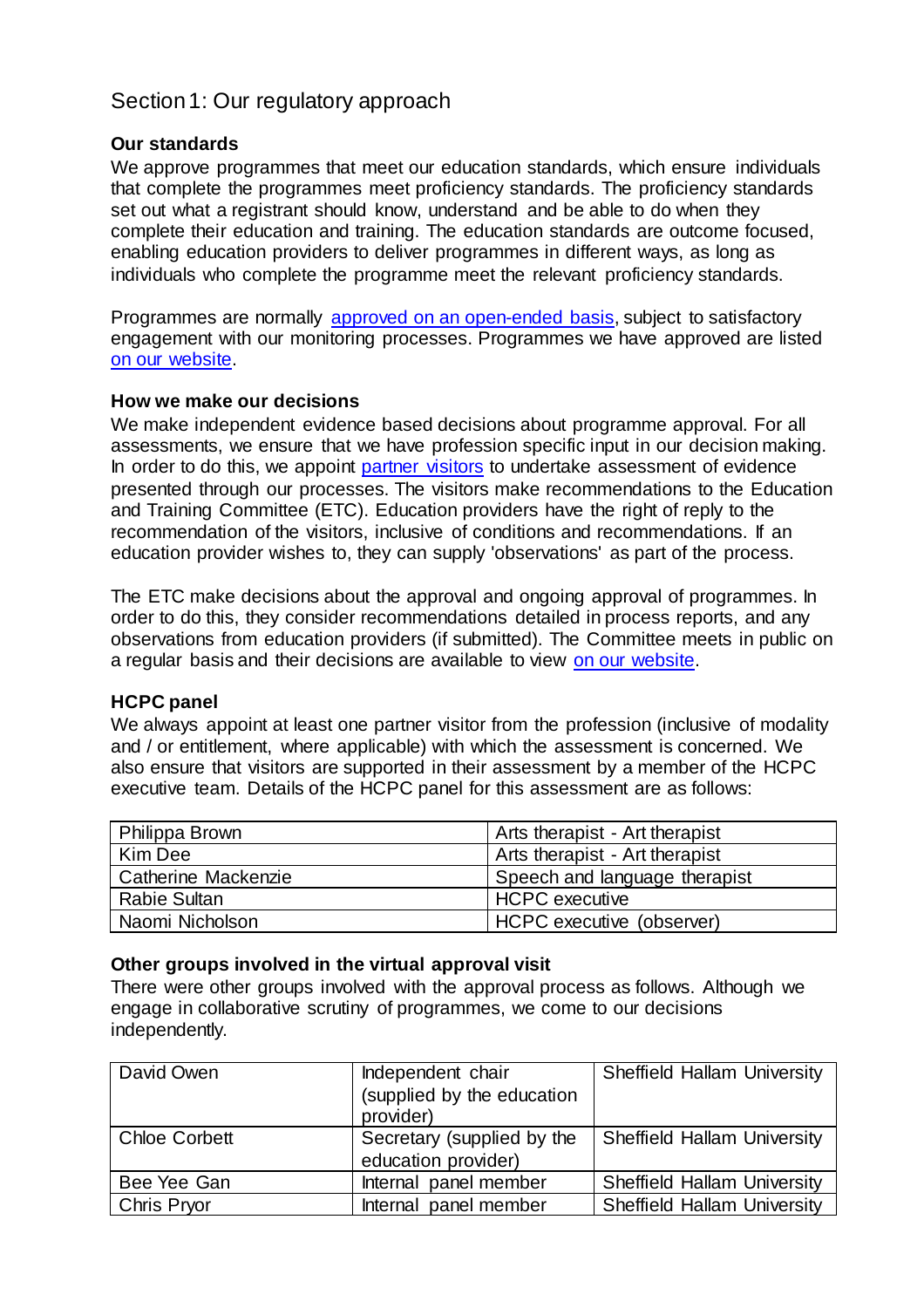| <b>Claire Louise</b> | Professional body | <b>British Associations of Art</b> |
|----------------------|-------------------|------------------------------------|
|                      | representative    | <b>Therapists</b>                  |
| Val Huet             | Professional body | <b>British Associations of Art</b> |
|                      | representative    | <b>Therapists</b>                  |

## <span id="page-2-0"></span>Section 2: Programme details

| Programme name         | <b>MA Art Psychotherapy</b> |
|------------------------|-----------------------------|
| Mode of study          | FT (Full time)              |
| Profession             | Arts therapist              |
| Modality               | Art therapist               |
| First intake           | 01 January 2022             |
| Maximum learner cohort | Up to $20$                  |
| Intakes per year       |                             |
| Assessment reference   | APP02335                    |

We undertook this assessment of a new programme proposed by the education provider via the approval process. This involved consideration of documentary evidence and a virtual approval visit, to consider whether the programme meet our standards for the first time.

| Programme name         | <b>MA Art Psychotherapy</b> |
|------------------------|-----------------------------|
| Mode of study          | PT (Part time)              |
| Profession             | Arts therapist              |
| Modality               | Art therapist               |
| First intake           | 01 January 2022             |
| Maximum learner cohort | Up to $20$                  |
| Intakes per year       |                             |
| Assessment reference   | APP02336                    |

We undertook this assessment of a new programme proposed by the education provider via the approval process. This involved consideration of documentary evidence and a virtual approval visit, to consider whether the programme meet our standards for the first time.

### <span id="page-2-1"></span>Section 3: Requirements to commence assessment

In order for us to progress with approval and monitoring assessments, we ask for certain evidence and information from education providers. The following is a list of evidence that we asked for through this process, and whether that evidence was provided. Education providers are also given the opportunity to include any further supporting evidence as part of their submission. Without a sufficient level of evidence, we need to consider whether we can proceed with the assessment. In this case, we decided that we were able to undertake our assessment with the evidence provided.

| Type of evidence              |            | <b>Submitted   Comments</b> |
|-------------------------------|------------|-----------------------------|
| Completed education standards | <b>Yes</b> |                             |
| mapping document              |            |                             |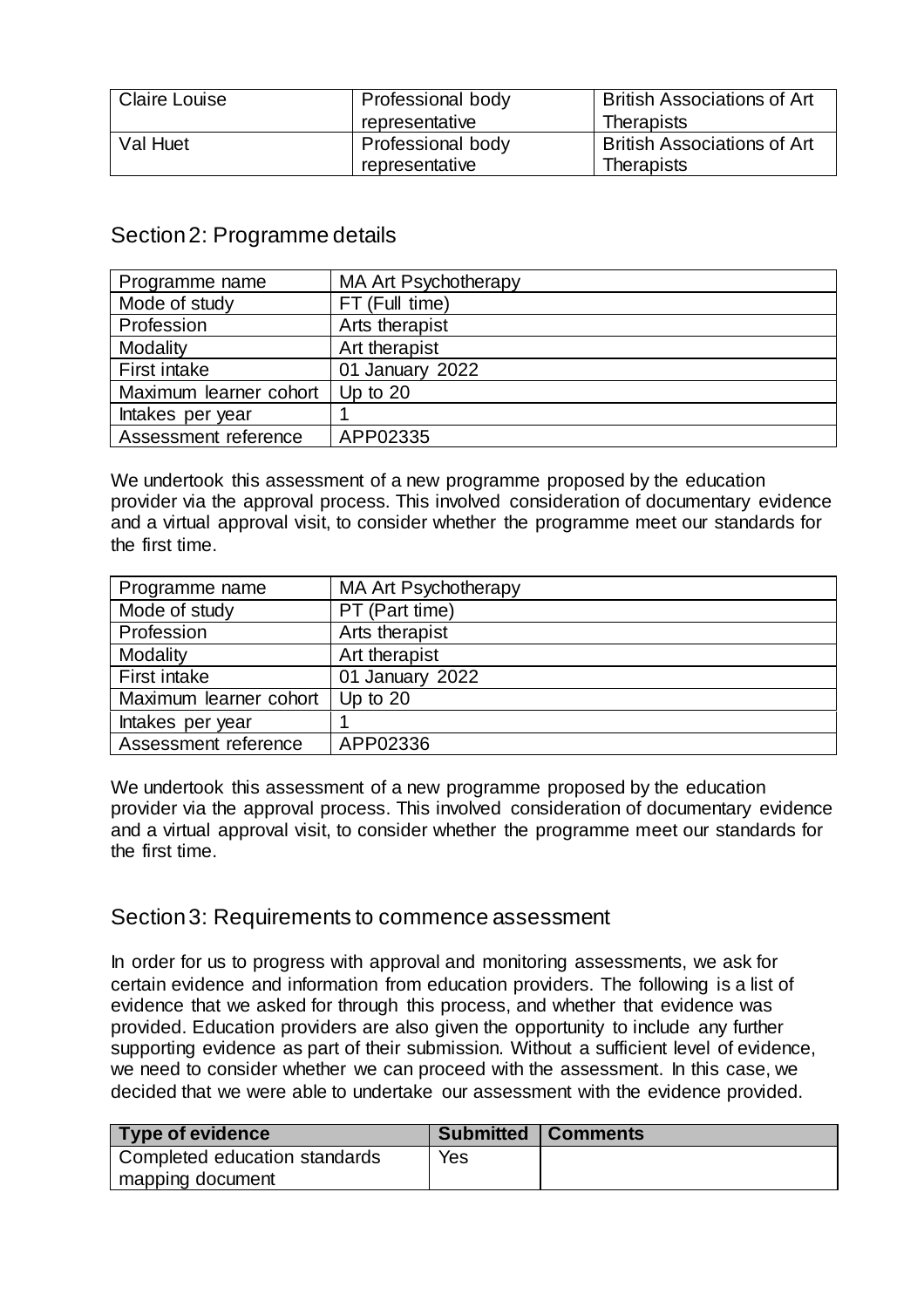| Information about the programme,<br>including relevant policies and<br>procedures, and contractual<br>agreements | Yes       |                                                                         |
|------------------------------------------------------------------------------------------------------------------|-----------|-------------------------------------------------------------------------|
| Descriptions of how the programme                                                                                | Yes       |                                                                         |
| delivers and assesses learning                                                                                   |           |                                                                         |
| Proficiency standards mapping                                                                                    | Yes       |                                                                         |
| Information provided to applicants<br>and learners                                                               | Yes       |                                                                         |
| Information for those involved with<br>practice-based learning                                                   | Yes       |                                                                         |
| Information that shows how staff<br>resources are sufficient for the<br>delivery of the programme                | Yes       |                                                                         |
| Internal quality monitoring<br>documentation                                                                     | <b>No</b> | As these programmes have not<br>yet commenced, this was not<br>required |

Due to the COVID-19 pandemic, the education provider decided to move this event to a virtual (or remote) approval visit. In the table below, we have noted the meeting held, along with reasons for not meeting certain groups (where applicable):

| <b>Group</b>                       | <b>Met</b> | <b>Comments</b>                    |
|------------------------------------|------------|------------------------------------|
| Learners                           | <b>Not</b> | We decided it was unnecessary      |
|                                    | Required   | to meet with this group, as        |
|                                    |            | visitors were satisfied with the   |
|                                    |            | information provided in the        |
|                                    |            | documentary submission             |
|                                    |            | regarding learners' involvement.   |
| Service users and carers (and / or | <b>Not</b> | We decided it was unnecessary      |
| their representatives)             | Required   | to meet with this group, as        |
|                                    |            | visitors were satisfied with the   |
|                                    |            | information provided in the        |
|                                    |            | documentary submission             |
|                                    |            | regarding service users and carer  |
|                                    |            | involvement.                       |
| Facilities and resources           | <b>Not</b> | As the visit was virtual and the   |
|                                    | Required   | visitors were able to determine    |
|                                    |            | through the programme              |
|                                    |            | documentation that standards       |
|                                    |            | related to resources had been      |
|                                    |            | met, we decided it was             |
|                                    |            | unnecessary to have a virtual tour |
|                                    |            | of the facilities and resources.   |
| Senior staff                       | Yes        |                                    |
| Practice educators                 | Yes        |                                    |
| Programme team                     | Yes        |                                    |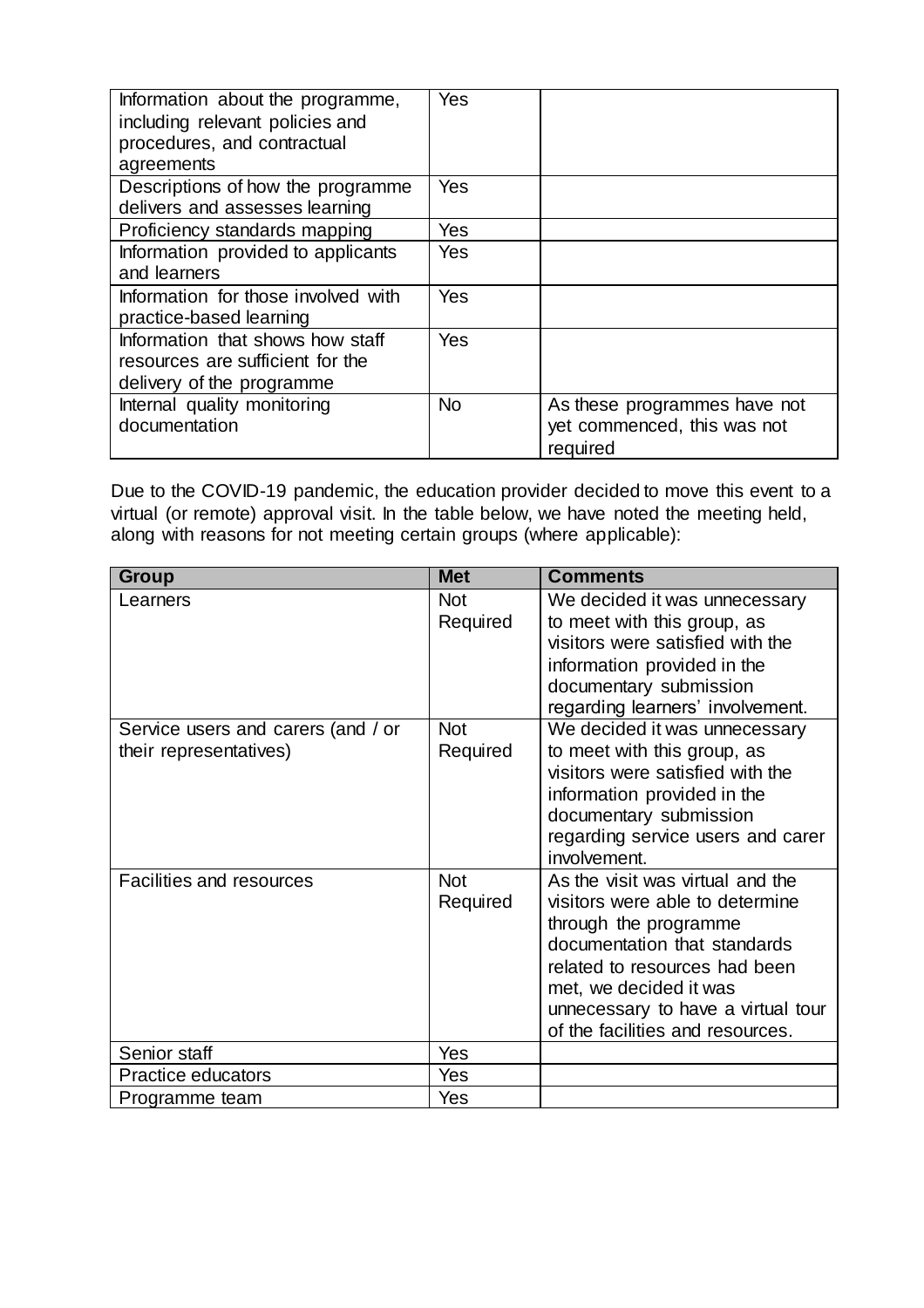# <span id="page-4-0"></span>Section 4: Outcome from first review

#### **Recommendation of the visitors**

In considering the evidence provided by the education provider as part of the initial submission and at the virtual approval visit, the visitors' recommend that there was insufficient evidence to demonstrate that our standards are met at this time, but that the programme(s) should be approved subject to the conditions noted below being met.

### **Conditions**

Conditions are requirements that must be met before programmes can be approved. We set conditions when there is insufficient evidence that standards are met. The visitors were satisfied that a number of the standards are met at this stage. However, the visitors were not satisfied that there is evidence that demonstrates that the following standards are met, for the reasons detailed below.

We expect education providers to review the issues identified in this report, decide on any changes that they wish to make to programmes, and then provide any further evidence to demonstrate how they meet the conditions. We set a deadline for responding to the conditions of 22 September 2021.

### **2.1 The admissions process must give both the applicant and the education provider the information they require to make an informed choice about whether to take up or make an offer of a place on a programme.**

**Condition:** The education provider must ensure that appropriate, clear and consistent information is available to applicants to help them make an informed choice about whether or not to take up a place on the relevant programme.

**Reason:** For the proposed programmes, visitors reviewed the weblinks provided in the mapping document. The weblinks made reference to the education provider's various existing programmes but not the proposed programmes. The education provider submitted additional documents before the visit containing information relating to the proposed programmes and confirmed that this information will be available to applicants on the education provider's website, once the programmes have been granted approval by the HCPC. From their review, visitors noted that applicants will be interviewed online as part of the recruitment process. Additionally, there was information regarding additional costs such as compulsory therapy sessions during taught weeks, regarding which learners will be made aware during their induction process.

At the visit, the programme team said there are further costs that learners will need to undertake as part of the proposed programmes which included travel to practice-based learning sites and purchasing of art materials. However, costs such as journeying to practice-based learning sites and any accommodation can be claimed back as expenses by learners. Additionally, the programme team mentioned that details regarding the interview process for applicants will include a checklist document highlighting the required criteria for interview selection. The programme team confirmed that going forward, all admissions information regarding the programmes, including the detailed information about additional costs and interview selection criteria checklist, will be available within a prospectus. As the visitors did not see information regarding the additional costs mentioned at the visit, it was not made clear what monetary value was related to the additional costs and how applicants will be made aware of these during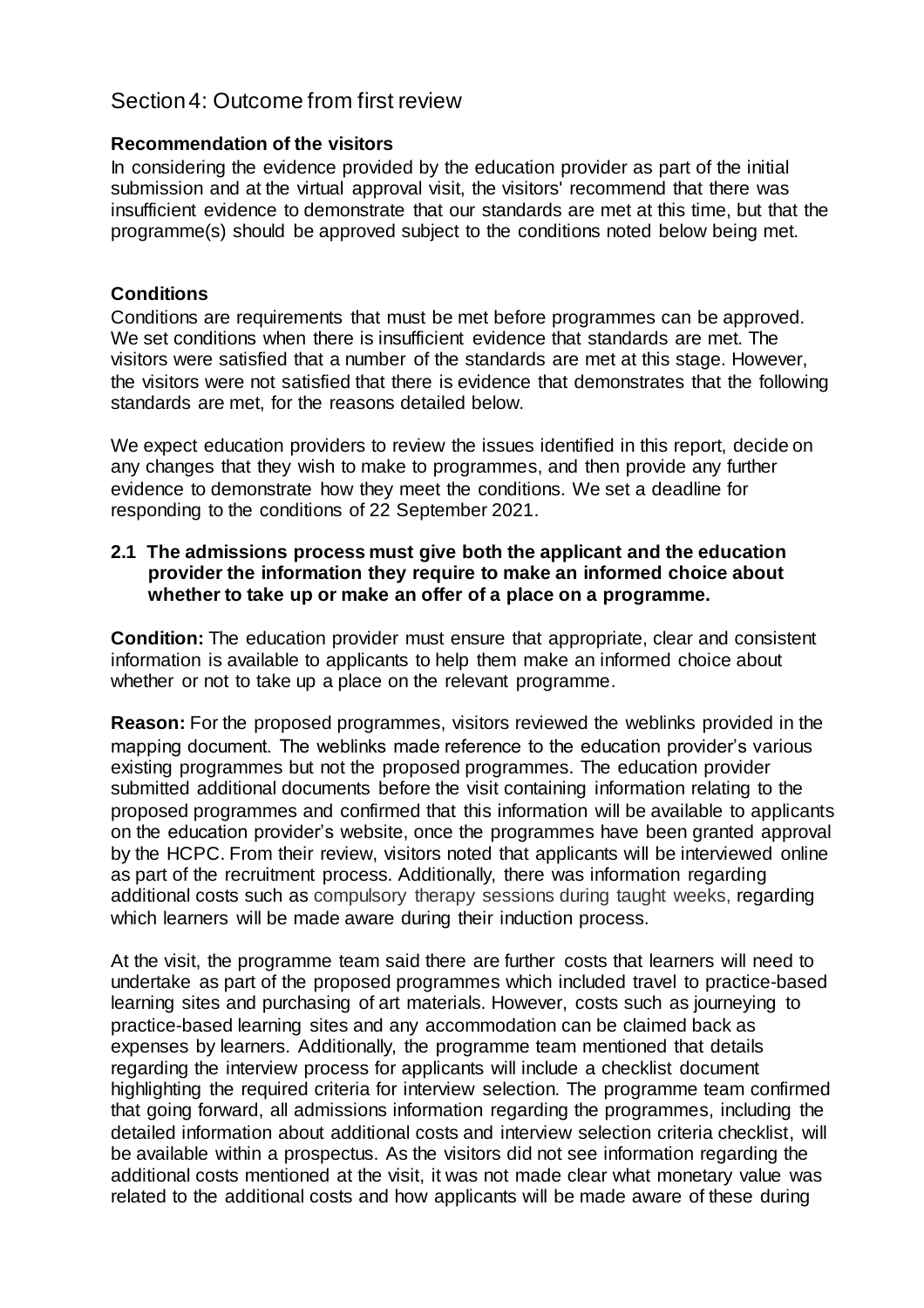the admissions process stage. Additionally, as visitors have not seen the interview selection criteria checklist, they could not consider how useful it will be and what important information will be conveyed to applicants. As such, the visitors were unable to determine how important and relevant information would be appropriately communicated to prospective applicants for the proposed programmes. Therefore the education provider must demonstrate and provide further details regarding the additional costs and interview process selection criteria. From this, the visitors will be able to determine whether applicants for the proposed programmes, will have the relevant information they need to make an informed choice about taking up the offer of a place on the relevant programmes.

### **3.1 The programme must be sustainable and fit for purpose.**

**3.9 There must be an adequate number of appropriately qualified and experienced staff in place to deliver an effective programme.**

### **3.10 Subject areas must be delivered by educators with relevant specialist knowledge and expertise.**

The following condition applies to the above standards. For simplicity, as the issue spans several standards, the education provider should respond to this condition as one issue.

**Condition:** The education provider must provide further evidence of their staff recruitment plans, to ensure adequate support with relevant knowledge and expertise, including timelines and contingency plans, to demonstrate the programmes' sustainability.

**Reason:** From their review of the initial submission and additional documents submitted prior to the visit, visitors were provided with curricula vitae of teaching staff for the proposed programmes. This included existing staff from other professions and newly recruited staff from an art therapy background. The education provider confirmed they have intentions to recruit staff currently employed by Sheffield Health and Social Care NHS (SHASC) to support the delivery of the proposed programmes at Sheffield Hallam University.

As the existing programme at SHASC will no longer be accepting new learners, the education provider wanted to ensure there will be a smooth transition period which will ensure the rolling out of the current programme is carried out in a way which ensures the necessary support will be provided to new learners enrolling on to the proposed programmes at Sheffield Hallam University from January 2022.

As part of the additional information received before the visit, the education provider confirmed that regular meetings with human resources (HR) have taken place between the senior management team at SHASC and Sheffield Hallam University. The education provider also provided evidence confirming a one year provisional transitional arrangement of staff to be transferred from SHASC to Sheffield Hallam University. The transitional arrangement confirmed the transfer dates of staff such as tutors and practice-based learning leads will happen in 2022 but the dates were yet to be confirmed. The transitional plans also mentioned about future recruitment to be undertaken, but no specific details were provided about when this will be done and how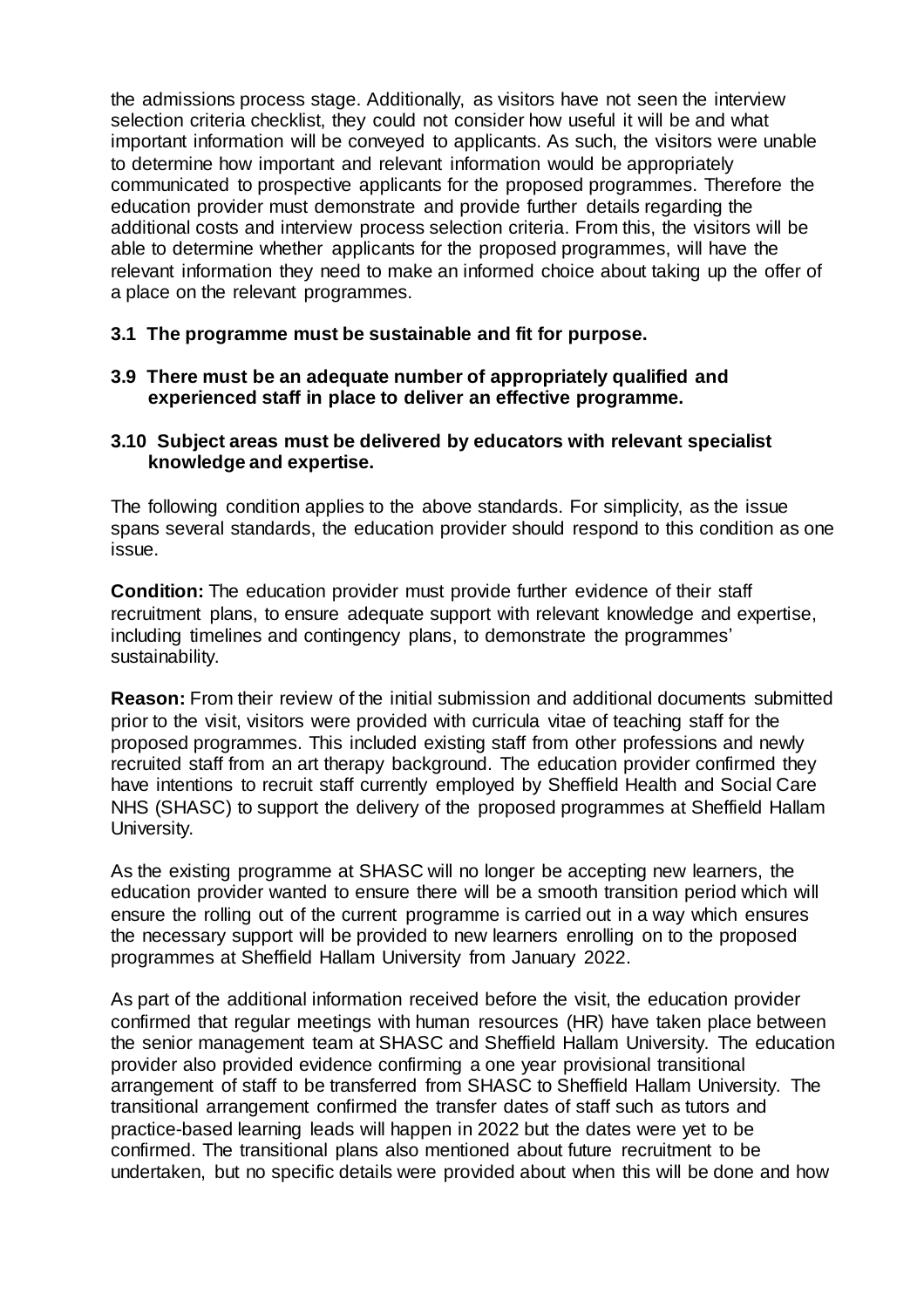many staff this will include. From this, the visitors were not clear how many staff will transfer onto the proposed programme.

At the visit, the senior team stated that consultations with HR have only started recently and it has been identified that six staff from SHASC will be seconded in the first instance, whilst a further four staff have been identified to be transferred during year one of the programme in 2022. From further queries, such as work time equivalents and timelines, the senior team confirmed that they are unable to provide updates as the consultations have only recently begun. From this, visitors were not clear at what point the first six staff will transfer over and whether this will be before the start date of January 2022. Additionally, it was stated in the mapping document that an overview of staff allocation to modules will be provided at the approval visit, but this wasn't available as the staffing arrangements were not yet confirmed.

Considering the evidence submitted and discussions held at the visit, the visitors were unclear how many staff will be involved in teaching from January 2022; what the timelines are for the consultations to conclude; and what contingency plans are in place should the consultations not be successful. Without specific details of the staff identified as part of the consultations to be transferred to the education provider, visitors could not make a judgement on whether they had the appropriate knowledge and experience to deliver effective programmes. As such, the visitors could not determine whether there are an appropriate number of staff who are able and equipped with the necessary knowledge and expertise to deliver their parts of the programmes effectively, and support up to 40 learners across both pathways from January 2022. The visitors were unsure how the education provider will effectively manage any possible risks around staffing challenges, in terms of numbers and experience, should they be unsuccessful in their transitional and recruitment plans. Due to the lack of clarity on staffing resources and without plans on how to manage this risk, there was a potential for this causing an impact on the delivery of the programmes and how it was managed effectively. Therefore, the visitors considered these standards are not met as they could not determine whether the programme will be sustainable.

Therefore, the education provider must demonstrate how it will ensure there will be an adequate number of staff with the relevant knowledge and experience to support up to 40 learners across both programmes from January 2022 by clarifying:

- the breakdown of staff currently recruited, including their qualifications and experience, allocation to teaching the relevant modules;
- the breakdown of staff to be transferred from SHASC, including their qualifications and experience, allocation to teaching the relevant modules and timeframes associated with the transfer;
- timelines of recruiting future additional staff, that was mentioned in the transitional plan;
- contingency plans should the consultations with HR be unsuccessful or delayed for any reason; and
- how the above mentioned points ensure the proposed programmes will be sustainable.

### **4.11 The education provider must identify and communicate to learners the parts of the programme where attendance is mandatory, and must have associated monitoring processes in place.**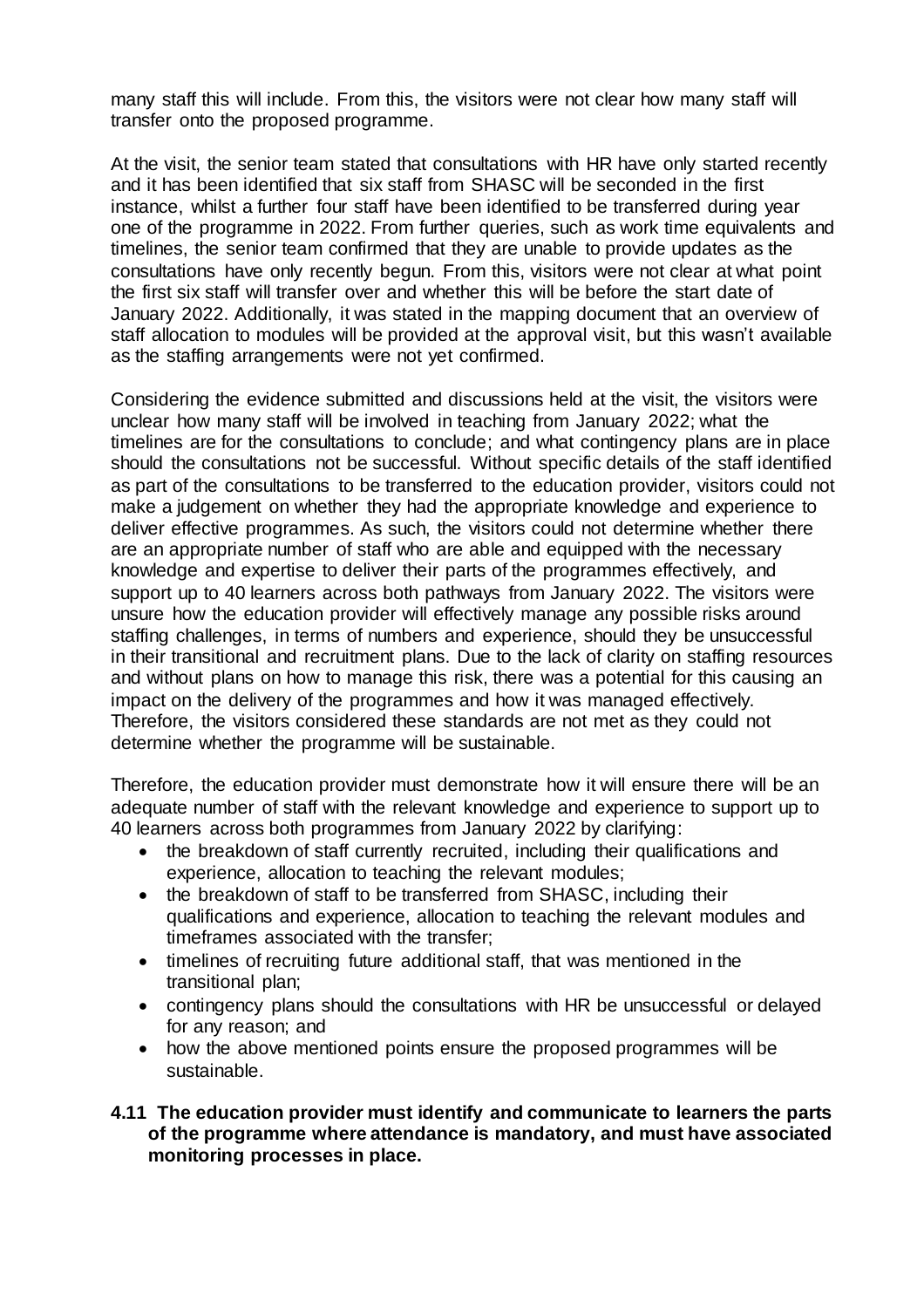**Condition:** The education provider must clarify and demonstrate the attendance requirements for taught sessions, including how will this be monitored and communicated to learners.

**Reason:** The visitors were directed to review the placement handbook, course handbook and 'MSc Overview' document for this standard. From their review of the placement handbook, visitors were clear that the minimum attendance requirement for practice-based learning was 80 percent and about the details regarding how this will be monitored. However, from reviewing the course handbook and 'MSc Overview' document visitors could not see details regarding the minimum attendance requirements for taught sessions conducted on campus. Visitors could also not see any information regarding the consequences for learners who do not meet the minimum taught attendance requirement, including any details on how will this be monitored.

Prior to the visit, the education provider stated that there is a system in place that can monitor learners' attendance at lectures conducted on campus and online. Any concerns about attendance will be picked up by the learner's academic advisor and course leader, where continuous non-attendance can result in the learner being removed from the programme. However, the visitors remained unclear about the minimum attendance requirement and the monitoring system in place.

At the visit, the programme team said that the minimum attendance requirement will possibly be 85 percent and learners will be told about this during their induction. Additionally, they stated there is an electronic access code currently in use which will help monitor learners attendance. It was acknowledged by the programme team that all this information will need to be added to the course handbook, so that learners are made aware of this requirement and are able to demonstrate they meet all the standards of proficiency. As the information conveyed prior to the visit and the discussions held at the visit is yet to be updated within the programme documentation, the visitors considered this standard is not met as they have not seen this information and were therefore not clear what the exact minimum attendance requirement is for taught lessons. Additionally, visitors had also not seen information regarding how learners will be made aware of the consequences of falling below the minimum attendance requirement. This meant that visitors were unable to make a judgment on the minimum attendance requirements for taught lessons and how will this clearly be communicated to learners.

Therefore, the education provider must clarify and demonstrate within their documentation:

- the minimum attendance requirement for lectures taught online and on campus;
- the consequences of when a learners' attendance falls below the threshold level;
- details regarding how attendance will be monitored and reviewed; and
- how the above mentioned points be communicated to learners.

#### **5.7 Practice educators must undertake regular training which is appropriate to their role, learners' needs and the delivery of the learning outcomes of the programme.**

**Condition:** The education provider must demonstrate how they ensure practice educators undertake appropriate regular training and how this will be monitored.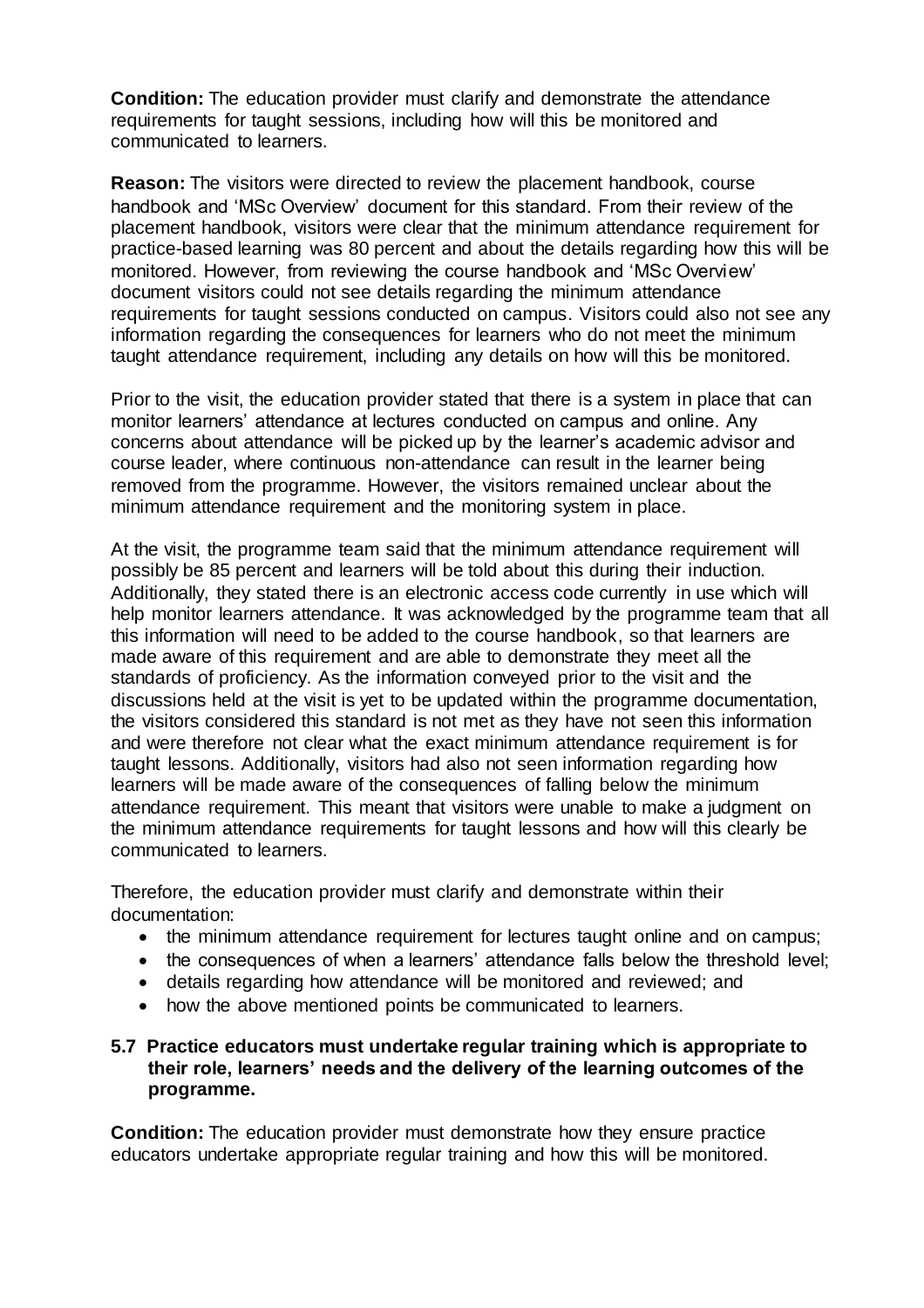**Reason:** For this standard, visitors were directed to page 61 of the placement handbook which mentioned that practice education providers are invited to attend placement supervisor days with the programme team. Additionally, it was stated in the mapping document that a weblink for Art Therapy placement related information is being set up, and that there are plans to devise a schedule of roadshows and joint practice educators' events. Within the mapping document there was a reference to an example of how the occupational therapy weblink for placement related information currently looks. From reviewing this and the placement handbook, visitors could not find any details on the specifics of what training will be offered during the practice educator events and placement supervisor days. From querying this prior to the visit, the education provider confirmed the training sessions offered to practice educators will not be mandatory.

At the visit, the practice educators mentioned how training is undertaken currently whilst supporting learners at SHASC at their individual practice-based learning site. Some of the examples mentioned included practice educators receiving refresher training packs and attending yearly supervisor training days. The programme team confirmed there will be a detailed information pack that placement supervisors within their respective practice-based learning site, will discuss and that they will complete a checklist with practice educators. However it was not clear to visitors what areas will be covered during this training, for example, how practice educators will be trained to assess learners. Additionally, it was not clear how regular the training will be and how participation will be monitored. The visitors acknowledged there are intentions to provide training opportunities for practice educators but were unable to see how individual placement educator's training is monitored. As per the requirement of this standard, the HCPC expects that all new practice educators are trained and that is followed up with regular refresher training and support. This is to ensure all practice educators are appropriately prepared so they can support learning and assess learners effectively. To ensure this standard is met the visitors require the education provider to clearly articulate the training requirements for placement educators, how regular this will be and the processes in place for ensuring these requirements are met and monitored.

### **Recommendations**

We include recommendations when standards are met at or just above threshold level, and where there is a risk to that standard being met in the future. Recommendations do not need to be met before programmes can be approved, but they should be considered by education providers when developing their programmes.

### **3.5 There must be regular and effective collaboration between the education provider and practice education providers.**

**Recommendation:** The education provider should continue to develop its methods for maintaining regular and effective collaboration with practice education providers.

**Reason:** Throughout the submission, visitors noted the education provider made references to a number of meetings they had with practice education providers by providing agendas as evidence. However, visitors could not see information such as minutes of meetings or action points noted from these meetings. From further querying this prior to the visit and at the visit, the visitors learnt these meetings were conducted informally and no formal notes or minutes were recorded. The visitors considered from the discussions at the visit that there is collaboration between the two stakeholders and considered the standard is met at threshold level. However, they recommend that